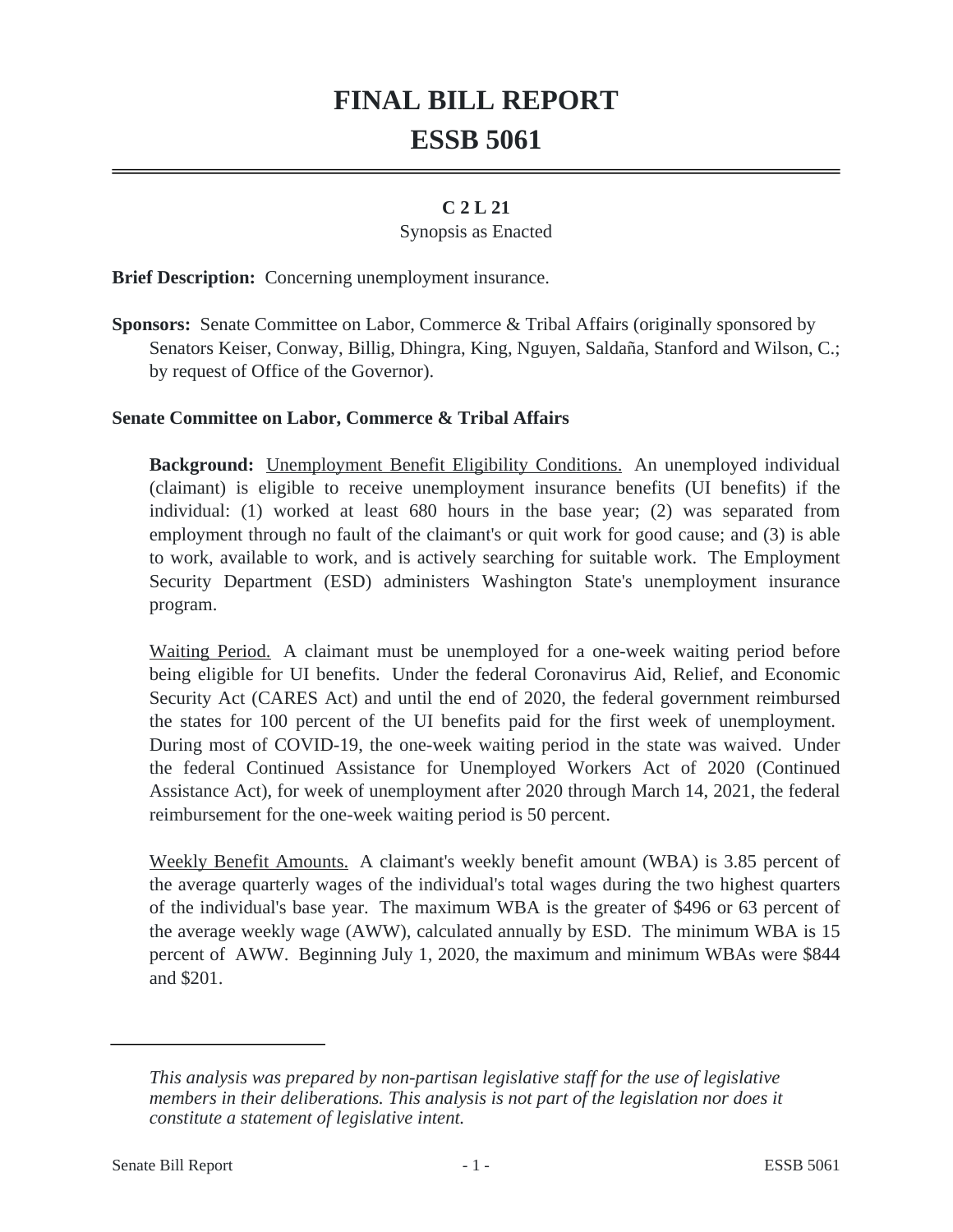Unemployment Insurance Contributions—Payroll Taxes; Benefit Ratio Calculation. Most employers pay contributions—payroll taxes—to finance unemployment benefits. A contribution paying employer's tax rate is experience-rated so that the rate is determined, in part, by the benefits paid to its employees. A benefit ratio is computed for each qualified employer by dividing the total amount of benefits charged to the account of the employer by the taxable payrolls over a four year period.

In addition to the experience-rated tax, employers may pay a social cost factor rate (social tax). The social tax is generally calculated by dividing the total social costs, the total UI benefits paid less the contributions paid, by the total payroll. The maximum social tax is 1.22 percent. The social tax is graduated for employers based on their experience rate classes. There is also a solvency surcharge that applies if there are fewer than seven months of UI benefits in the UI trust fund, which may not exceed 0.2 percent.

Some nonprofit organizations, states and political subdivisions of the state, and Indian tribes may qualify as reimbursable employers. Reimbursable employers reimburse ESD for UI benefits actually paid to separated employees instead of paying unemployment contributions.

Charging UI Benefits Paid. Benefits paid are charged to the experience-rating of base year employers on a pro rata basis according to the amount of wages paid to the claimant by the employer in the claimant's base year compared to the wages paid by all employers. Some benefits, such as those paid for certain good cause quits, are charged only to the separating employer, or are not charged to any employer.

Voluntary Contribution Program. By February 15th of the rate year, an employer may make a voluntary contribution of part or all of the benefits charged to the employer's account during the two most recent years ending on June 30th. There is a 10 percent voluntary contribution program (VCP) surcharge on the amount of the contributions. Upon receiving the contributions and the surcharge, the benefits charges are cancelled and a new benefit ratio is calculated for the employer. The minimum amount of a voluntary contribution must result in a recomputed benefit ratio that is in a rate class at least four rate classes lower than the rate class that included the employer's original benefit ratio. The VCP is only available to employers who have moved up at least 12 rate classes from the previous tax rate year.

Shared Work Compensation Plan. A shared work compensation plan allows employers to reduce employee hours by as much as 50 percent and their shared work employees are eligible for partial UI benefits to replace a portion of their lost wages. ESD approves plans, which must include at least one employee; reduce the shared work employees weekly hours by at least 10 percent and not more than 50 percent; and certify that the employer will continue providing the employees any health and retirement benefits.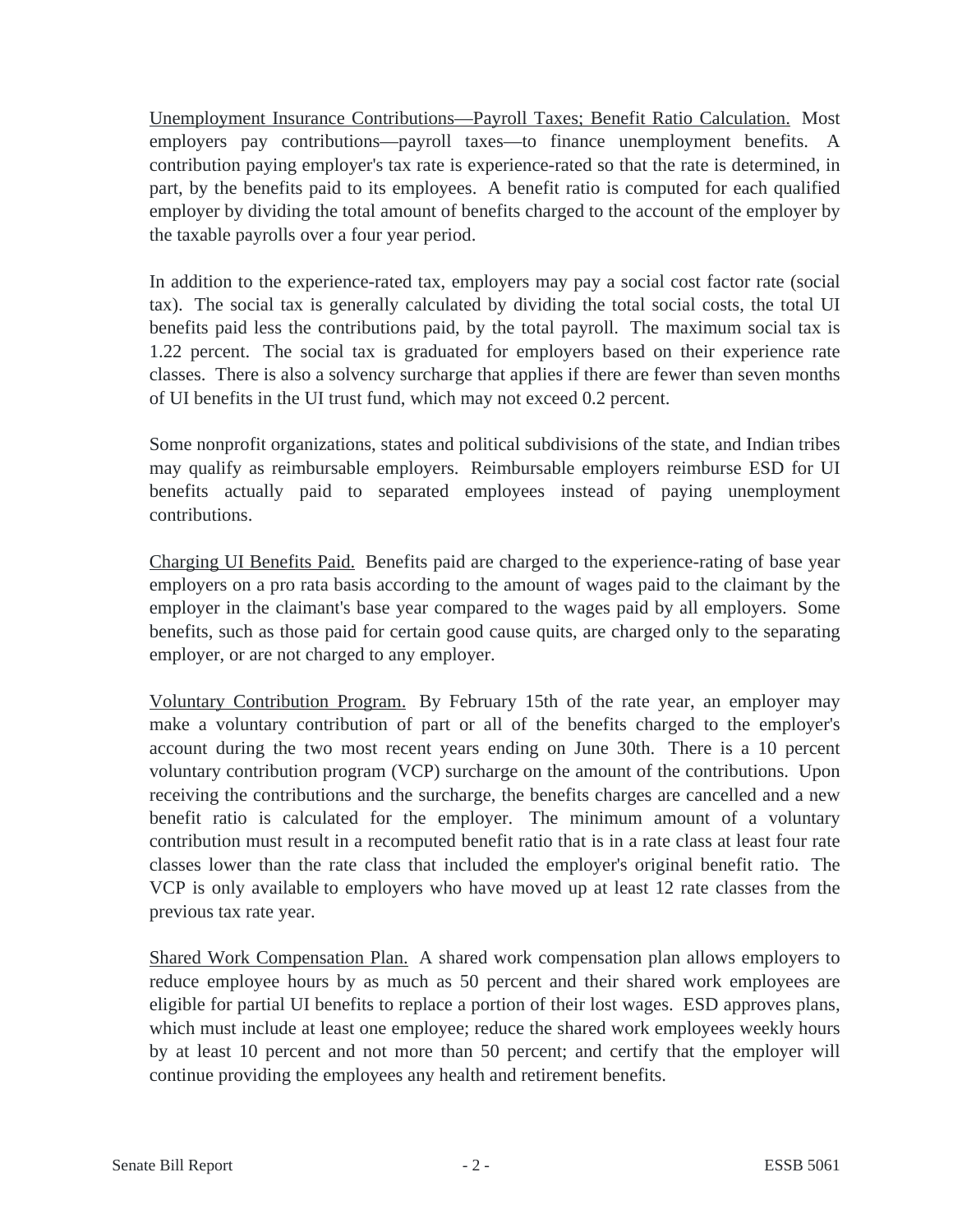Under the CARES Act and the Continued Assistance Act, the federal government has been and will continue to reimburse the states for 100 percent of the shared work UI benefits paid through March 14, 2021. During most of COVID-19, the statutory requirement to charge the shared work UI benefits to contribution paying or reimbursable employers was waived.

Lump Sum Retirement Payment Deduction. Lump sum retirement payments are prorated over the life expectancy of a claimant. The prorated amount is deducted from the WBA.

Trade Adjustment Assistance Program. The Trade Adjustment Assistance program (TAA) is a federal re-employment program. The program helps U.S. workers become re-employed after losing their jobs due to international trade. Certified workers can receive help looking for and relocating to a new job, as well as training for a new occupation. Through a combination of UI benefits and trade readjustment allowances, participants may receive benefits for up to 130 weeks. New federal rules for the program were finalized and effective September 21, 2020.

**Summary:** Benefit Eligibility for High-Risk Individuals. After April 4, 2021 and during the weeks of a public health emergency (PHE), an unemployed individual, who left work voluntarily and who is high risk or resides with an individual who is high risk, is eligible for UI benefits. In addition, the unemployed individual may meet the able and available for work requirements if the individual is able to perform, available to perform, and is actively seeking suitable work which can be performed for an employer from the individual's home and the individual or another individual residing with the unemployed individual is high risk. ESD must consider the degree of risk to the health of those residing with the individual for the suitable work requirement.

High risk individuals include an individual that was in an age category defined as high risk for the disease that is the subject of the PHE, or has an underlying health condition identified as a risk factor for the disease. The determination for the age categories and health conditions is made by the federal Centers for Disease Control and Prevention, the Department of Health, or the equivalent agency in the state where the individual resides.

Public Health Emergency Definition. PHE means a declaration or order that covers the jurisdiction where the unemployed individual was working on the date the individual became unemployed concerning any dangerous, contagious, or infectious diseases, including a pandemic, and is issued as follows:

- the President has declared a national or regional emergency;
- the Governor declared a state of emergency; or
- the Governor or state executive of another state where the unemployed individual was working at the time of the declaration declared a state of emergency.

Waiting Period. For any weeks when the one-week waiting period is fully paid or fully reimbursed by the federal government, the waiting period is waived. When the waiting period is partially paid or partially reimbursed by the federal government, ESD may waive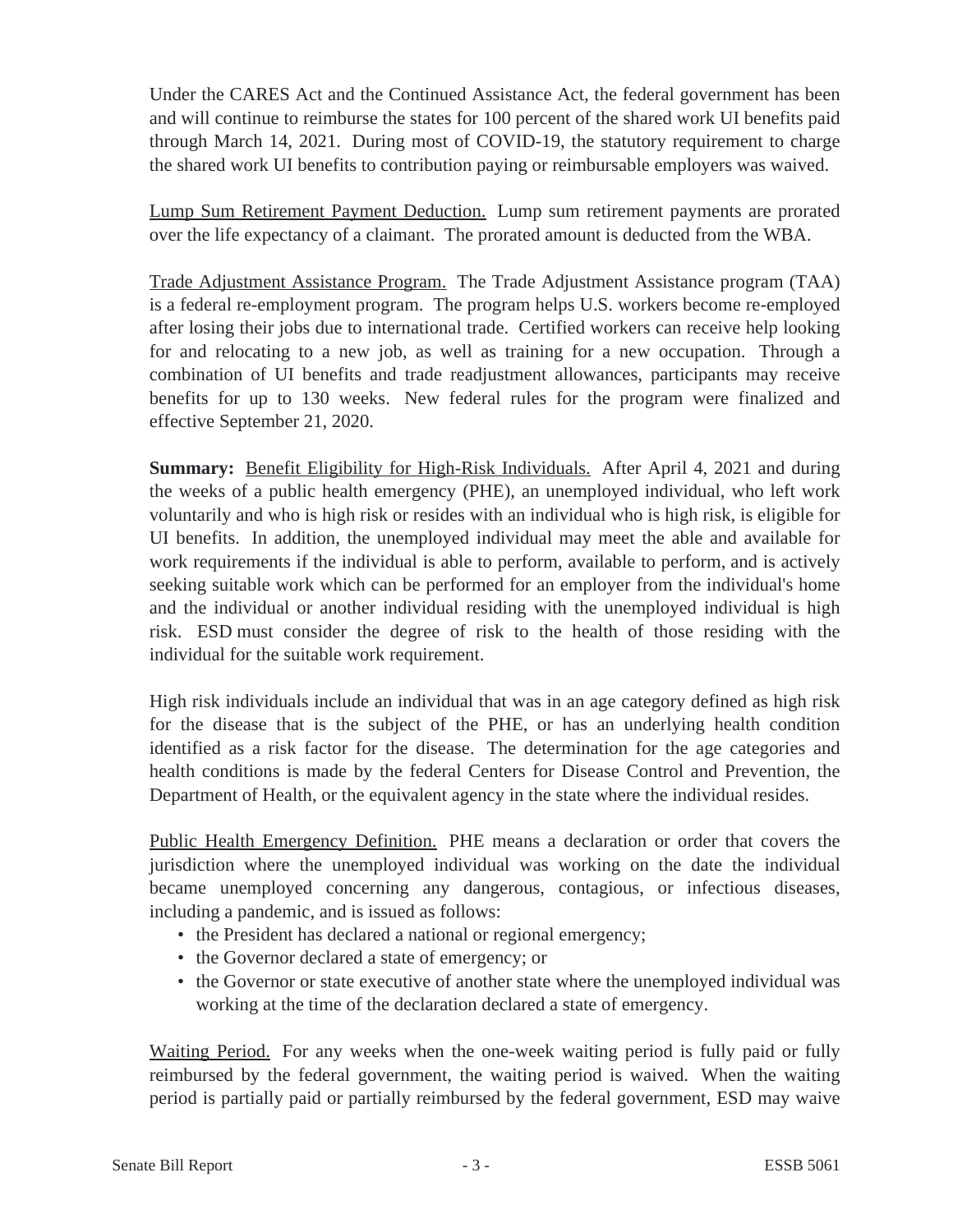the waiting period.

Minimum Weekly Benefit Amount Increases. For claims on or after July 1, 2021, the minimum WBA increases to 20 percent of the AWW for preceding June 30th. An individual may not receive a WBA that exceeds the individual's weekly wage for claims with an effective date on or after January 2, 2022, or such subsequent date by ESD rule to continue eligibility of claimants in this state for federal unemployment benefits or receipt of federal funds under the CARES Act, the Continued Assistance for Unemployed Workers Act, or other act extending such benefits or funds.

Noncharging of UI Benefits Paid. UI benefits paid for the one-week waiting period are not charged to contribution paying employers' experience rating account or to certain reimbursable employers when the waiting period is fully paid or fully reimbursed by the federal government. If the waiting period is partially paid or partially reimbursed ESD may, by rule, elect not to charge the benefits paid.

UI benefits paid for all weeks starting with the week ending March 28, 2020 through May 30, 2020 are not be charged to the experience rating account of any contribution paying employer.

A contribution paying employer may request that benefits paid not be charged to the employer's experience rating when the benefits paid are a result of closure or severe curtailment of operation at the employer's plant, building, worksite, or other facility and the closure resulted from the presence of any dangerous, contagious, or infectious disease that is the subject of a PHE at the plant, building, worksite, or other facility.

UI Taxes: Social and Solvency Surcharge. The maximum social tax for the following rate years is:

- 0.50 percent for 2021;
- 0.75 percent for 2022;
- 0.80 percent for 2023;
- 0.85 percent for 2024; and
- 0.90 percent for 2025.

The solvency surcharge is suspended for 2021 to 2025.

Voluntary Contribution Program. From the effective date and until May 31, 2026, the 10 percent VCP surcharge is not charged; the VCP payment deadline is extended to March 31st; the minimum amount of a voluntary contribution must result in a recomputed benefit ratio at least two rate classes lower than the original rate class; and only employers who have moved up at least eight rate classes may use the program.

Shared Work Program. Shared work employers must have at least two employees covered in the program. Shared work benefits paid or reimbursed by the federal government are not charged to contribution paying or reimbursable employers. Shared work employees may